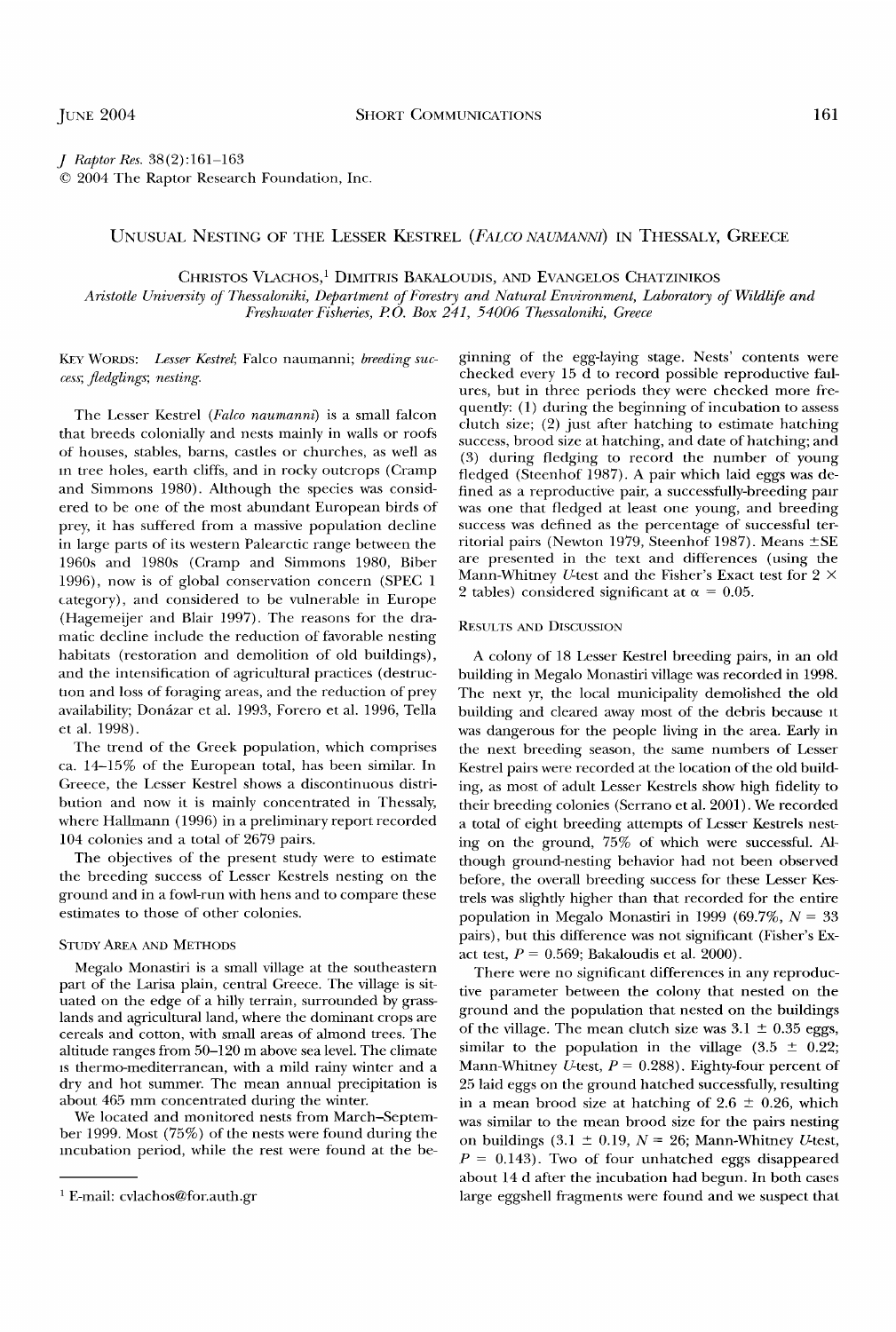**domestic cats (Felis catus) and rats (Rattus rattus) were responsible for destroying those eggs. The mean brood sxze at fledging per successful pair was lower in the pairs**  nesting on the ground  $(2.67 \pm 0.33, N = 6)$  than the pairs nesting in buildings  $(3.09 \pm 0.2, N = 23)$ , but not significantly so (Mann-Whitney *U*-test,  $P = 0.371$ ). The **mean number of young fledged per reproductive pair**  that nested on the ground was  $2.00 \pm 0.5$  ( $N = 8$ ) and did not differ from the mean number of kestrels reared by pairs that nested on the buildings  $(2.15 \pm 0.29, N =$ 33; Mann-Whitney *U*-test,  $P = 0.771$ . Seventy-six percent **of 21 hatched eggs on the ground produced fledglings successfully. Most chick mortality (80%) occurred when the adults deserted the nests about 20 d after hatching. Although there was indication of the cause of those losses, which could be due either to an accident to their**  parents or to poor parental care, the feathered chicks in **two broods (pairs D and H) died from starvation. In another case (pair C), the predated downy chick was found close to the nest with its siblings and had probably been ktlled by a rat. No evidence of cannibalism was observed •n the colony of Lesser Kestrel on the ground, as was reported by Negro et al. (1992) for other colonies in Spain. The proportion of nests failing during incubation was lower than pairs nesting on the ground than nesting**  on buildings  $(58.3\%, N = 7)$ . Conversely, broods in nests on the ground  $(25\%, N = 3)$  were more likely to fail than those in buildings (16.7%,  $N = 2$ ; Fisher's Exact test, P **= 0.045). This was due mainly to the higher predation pressure during the nestling stage on pairs nesting on the ground.** 

**In general, breeding parameters of the Lesser Kestrel colony on the ground were similar to that of other populations, except for clutch size, which was lower than in other studies. Variations in clutch size and breeding success were also reported for other Lesser Kestrel populanons (Negro and Hiraldo 1993, Tella et al. 1996) and may be related to changes in food availability from yr to yr or to habitat type (Newton 1979, Negro et al. 1992, Negro and Hiraldo 1993, Tella et al. 1996). The Lesser Kestrel that we studied fed exclusively on insects, mainly crickets and grasshoppers (Orthoptera), the populations**  of which fluctuate from yr to yr in the study area. The **low clutch size of Lesser Kestrels that either nested on the ground or on the buildings in 1999, suggests that the period of study was a yr of food shortage, compared to that recorded for the same study area in 2000 (Bakaloudis et al. 2000). Finally, the percentage of unhatched eggs was low and similar to the results of other studies (Negro et al. 1993), suggesting that the hatching success either of Lesser Kestrels that nested on ground or on buildings in Megalo Monastiri village was not negatively affected by contamination. However, the widespread use of pesticides in intensive cultivation could be a possible reason for adult deaths or for low feeding rates (i.e., the observed mortality of chicks due to starvation) as these**  could affect prey populations negatively during the late

**stage of the nestling period. The fact that Lesser Kestrel relies heavily on prey species that inhabit intensively-cultivated land, might be a cause of concern for the future.** 

**We also monitored the breeding success of five pairs found nesting in a fowl-run. The mean clutch size was 3.2**  eggs (SE =  $1.5$ ), brood size 2.8 young (SE = 1.3), and **breeding success 60%. Sixty-nine percent of 16 laid eggs hatched successfully and 91% percent of the hatched eggs**  produced fledglings  $(N = 2)$ . Between one and three hen **eggs were also found in each kestrel nest. Also, one nest was found in a plastic barrel with two eggs, but failed to produce young and another one in an oil barrel with two eggs, which fledged one young successfully.** 

**In conclusion, we suggest that the unusual groundnesting observed, as well as the nesting in fowl-runs and in barrels, may be associated with the lack of other suitable nesting sites (Forero et al. 1996), the relative ab**sence of predators (Balfour 1955, Seago 1967, Piechock<sub>1</sub> **1982, Village 1990) at this site and by the high fidelity exhibited by adults to their breeding colonies (Serrano et al. 2001).** 

**RESUMEN.--Presentamos informacion sobre 8 nidos de Falco naumanni que han hecho nido en el suelo debajo de los restos de un edificio antiguo demolido en Thessalia, Grecia Central en 1999. Las variables reproductivas como tamapo de puesta en el momento del vuelo (3.1 huevos puestos), el tamapo de pollada (2.6 pollos) y 6xito**  reproductor (2.6 pollos) no tienen diferencias importan**tes comparados con los que han sido observados en instalaciones humanas en la misma regi6n de estudio. En el 75% de los nidos se ha criado con 6xito al menos un**  pollo, con un promedio de 2.0 pollos por pareja reprod**uctora. Cinco parejas han sido localizadas en gallineros usando los mismos nidos de las gallinas y tres de ellos**  criaron pollos con éxito. Una puesta fue encontrada en un cubo de plástico y otra en un barril de aceite.

**[Traducci6n de los autores]** 

## **ACKNOWI,EDGMENTS**

We would like to thank E. Vlachou, E. Dafos, V. Bot**zorlos, T. Papadopoulos, and D. Tsalagas for their assistance with the fieldwork. We are also grateful to the 4th Hunting Federation of Sterea Hellas and Municipal Enterprise and Ecotourist Center of Dadia, which have sup**ported this research financially. We also thank Drs. J.J **Negro, D. Serrano, and an anonymous referee who reviewed and greatly improved this manuscript.** 

#### **LITERATURE CITED**

- **BALFOUR, E. 1955. Kestrel nesting on the ground in Ork**ney. *Bird Notes* 26:245-253.
- BAKALOUDIS, D., C. VIACHOS, AND E. CHATZINIKOS. 2000. **Breeding success in the Lesser Kestrel Falco naumannz in Thessaly, central Greece. Conference for Birds of Prey and Owls, 22-26 November 2000. Mikulov, Czech Republic.**
- BIBER, J.P. 1996. International action plan for the Lesser